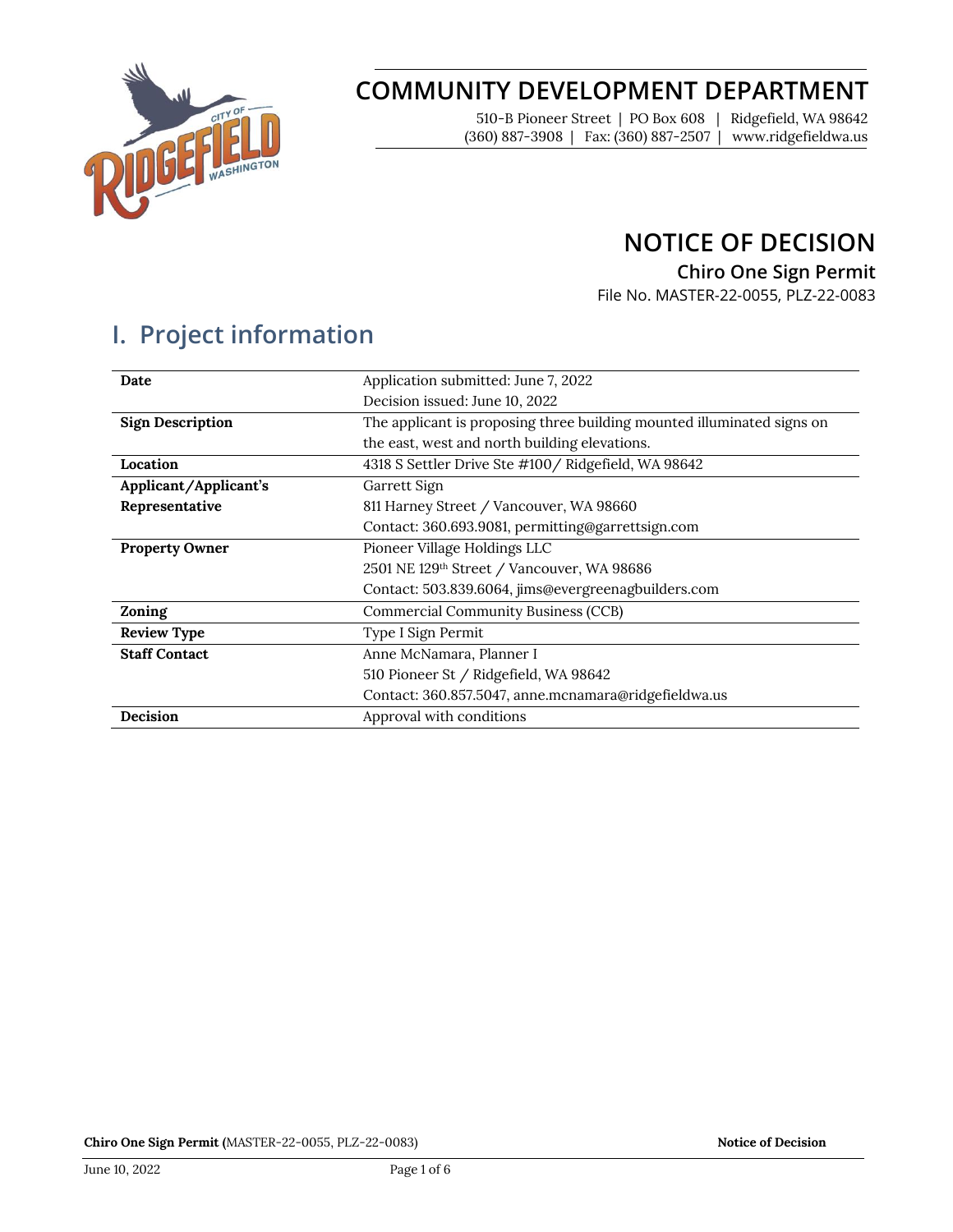# **II. Compliance with RDC 18.710 – Signs**

The following constitutes the Community Development Department's review of the submitted sign permit application against applicable provisions of RDC 18.710 – Signs. Failure to comply with RDC 18.710 in general shall be considered a violation of the City's Development Code that will be subject to code enforcement action pursuant to RDC 18.395 – Enforcement Procedures and Penalties.

| Code Section              | Complies with    | Complies with         | Not Applicable |
|---------------------------|------------------|-----------------------|----------------|
|                           | Development Code | Development Code      |                |
|                           |                  | through Conditions of |                |
|                           |                  | Approval              |                |
| RDC 18.710.010 (Purpose   | $\overline{X}$   |                       |                |
| and Scope)                |                  |                       |                |
| RDC 18.710.020            | $\rm X$          |                       |                |
| (Applicability and        |                  |                       |                |
| Interpretations)          |                  |                       |                |
| RDC 18.710.030            |                  |                       | X              |
| (Exemptions)              |                  |                       |                |
| RDC 18.710.040.           | $\rm X$          |                       |                |
| (Prohibited Signs)        |                  |                       |                |
| RDC 18.710.050 (Sign      | $\rm X$          |                       |                |
| Permits)                  |                  |                       |                |
| RDC 18.710.060 (Sign      |                  |                       | $\mathbf X$    |
| Variances)                |                  |                       |                |
| RDC 18.710.070            |                  | $\mathbf X$           |                |
| (Nonconforming Signs,     |                  |                       |                |
| Maintenance, Removal,     |                  |                       |                |
| and Enforcement)          |                  |                       |                |
| RDC 18.710.090 (Sign      | $\overline{X}$   |                       |                |
| Illumination)             |                  |                       |                |
| RDC 18.710.100 (Sign      | $\overline{X}$   |                       |                |
| Materials)                |                  |                       |                |
| RDC 18.710.110 (Sign      | $\overline{X}$   |                       |                |
| Placement and location    |                  |                       |                |
| restrictions)             |                  |                       |                |
| RDC 18.710.120 (Sign Area | X                |                       |                |
| Measurement)              |                  |                       |                |
| RDC 18.710.130 (Sign      | $\rm X$          |                       |                |
| Height Measurement)       |                  |                       |                |
| RDC 18.710.140 (Sign      | $\mathbf X$      |                       |                |
| Structure and             |                  |                       |                |
| Installation)             |                  |                       |                |
| RDC 18.710.150            |                  |                       | $\mathbf X$    |
| (Accessory Signs)         |                  |                       |                |
| RDC 18.710.160 (Awning    |                  |                       | $\mathbf X$    |
| or Canopy Signs)          |                  |                       |                |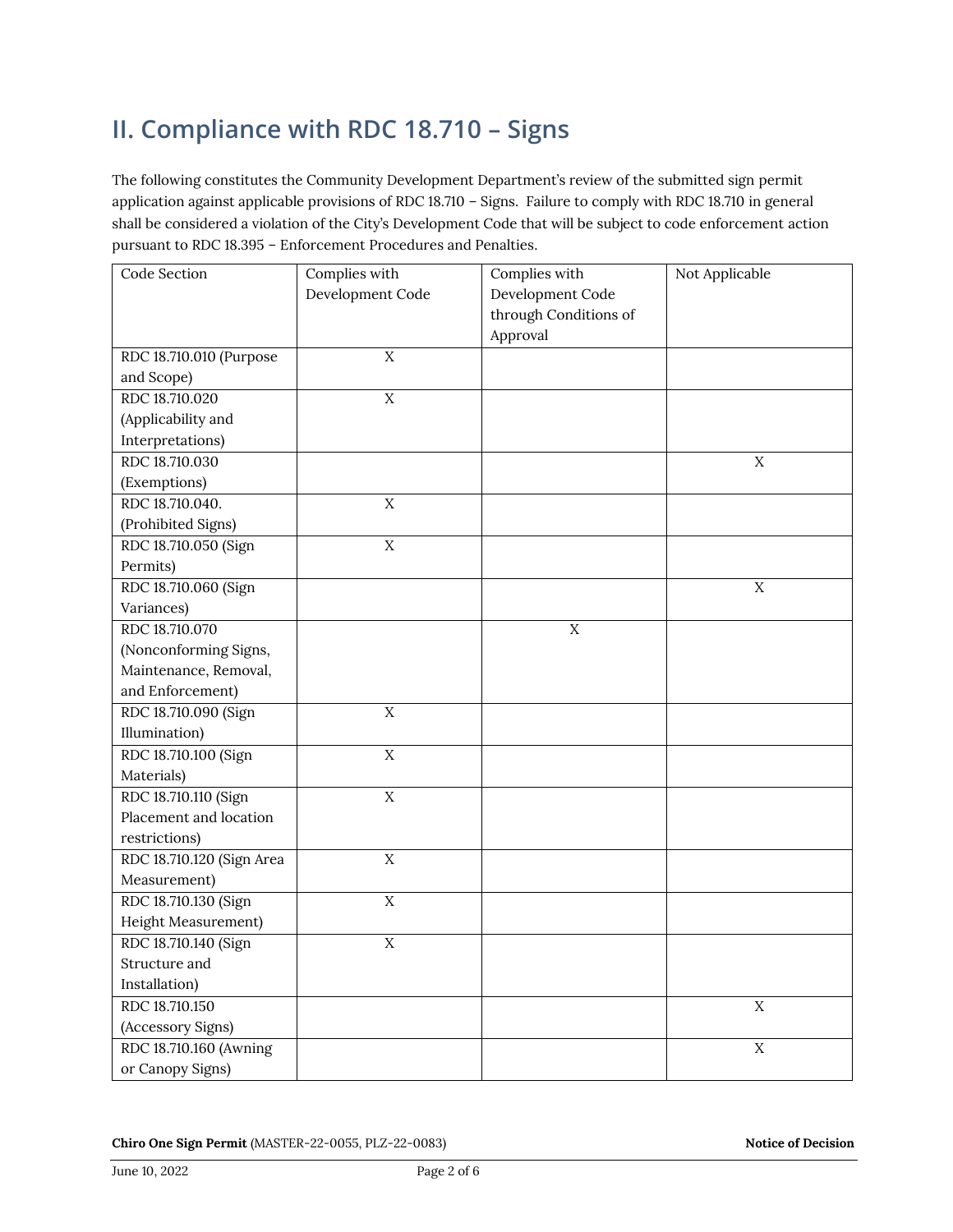| RDC 18.710.170 (Building | X |             |
|--------------------------|---|-------------|
| Mounted Wall Signs)      |   |             |
| RDC 18.710.180           |   | X           |
| (Changeable Copy Sign)   |   |             |
| RDC 18.710.190 (Digital  |   | X           |
| Signs)                   |   |             |
| RDC 18.710.200           |   | X           |
| (Electronic Message      |   |             |
| Center EMC Signs)        |   |             |
| RDC 18.710.210 (Free     |   | X           |
| <b>Standing Signs)</b>   |   |             |
| RDC 18.710.220 (Portable |   | X           |
| Signs)                   |   |             |
| RDC 18.710.230           |   | $\mathbf X$ |
| (Projecting Signs)       |   |             |
| RDC 18.710.240 (Roof-    |   | X           |
| Mounted Signs)           |   |             |
| RDC 18.710.250 (Service  |   | X           |
| Island Signs)            |   |             |
| RDC 18.710.260 (Sign     |   | X           |
| Walkers)                 |   |             |
| RDC 18.710.270           |   | X           |
| (Temporary Signs)        |   |             |
| RDC 18.710.280 (Window   |   | X           |
| Signs)                   |   |             |

### **RDC 18.710.170 – Building mounted wall signs.**

*No sign permit shall issue for a building mounted wall sign which does not comply with the following standards:* 

- *B. Non-residential zones.* 
	- *1. Size of parcel or site. No restrictions.*
	- *2. Area. The total signage may be up to five percent of the area of the façade upon which the sign is placed. Width: Not to exceed sixty percent of the width of the wall plane upon which the sign is placed or the width of the tenant space. Height: Not to exceed seventy percent of the height of the blank wall space or fascia on which the sign is mounted.*

#### **Findings**

The area of the proposed sign on the building's northern façade is 28.36 square feet, or 2.8 percent of the façade. It is 142.5 inches wide, which is 23 percent of the wall plane upon which it is placed. It is 42 inches tall, which is 17.5 percent of the fascia on which it is placed. This standard is met.

The area of the proposed sign on the building's eastern façade is 47.03 square feet, or 4.2 percent of the façade. It is 183.4 inches wide, which is 30 percent of the wall plane upon which it is placed. It is 53.9 inches tall, which is 20.4 percent of the fascia on which it is placed. This standard is met.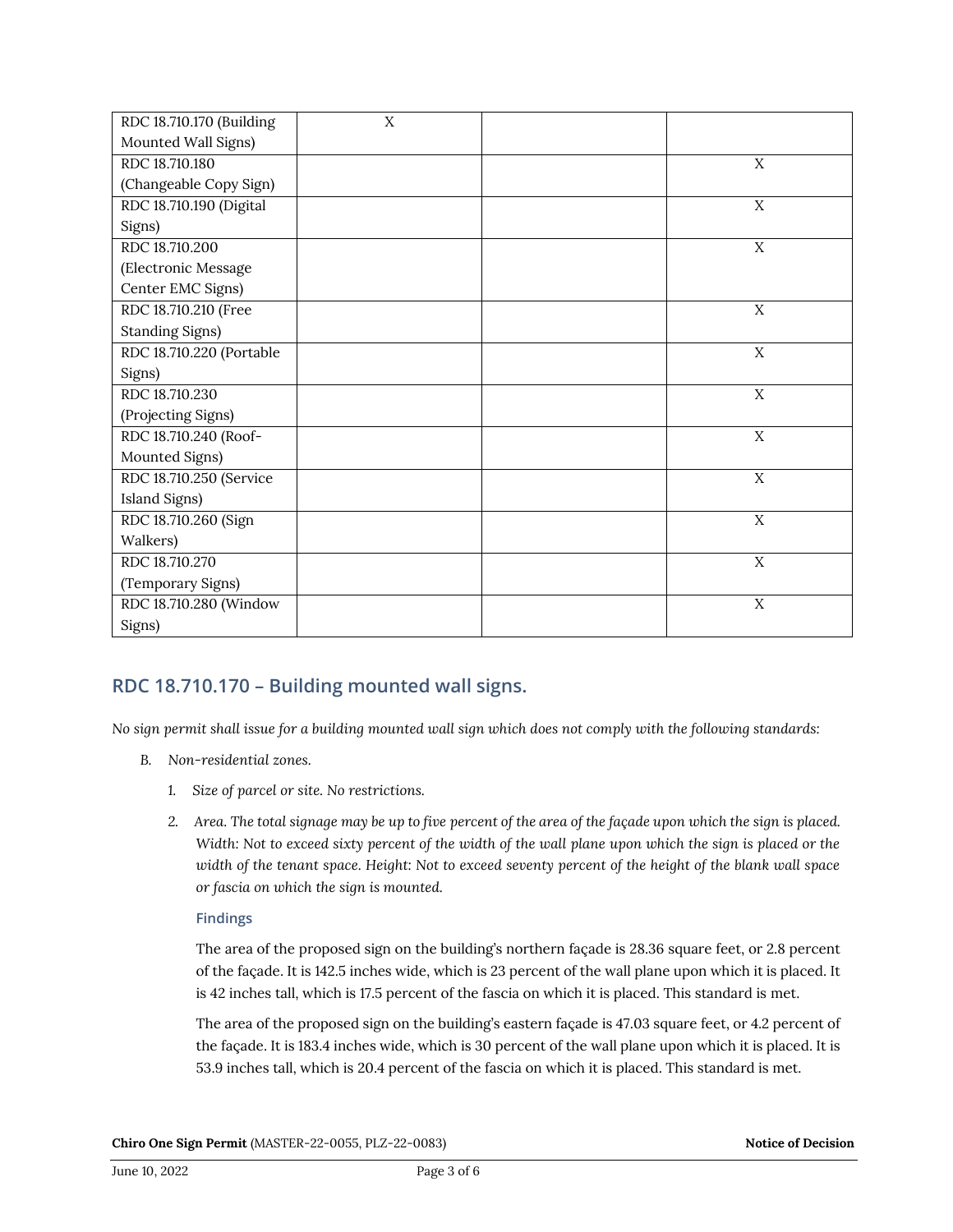The area of the proposed sign on the building's western façade is 52.44 square feet, or 4.6 percent of the façade. It is 194 inches wide, which is 31.7 percent of the wall plane upon which it is placed. It is 57 inches tall, which is 21.6 percent of the fascia on which it is placed. This standard is met.

*3. Location on Building. Signs may not cover or obscure important architectural details of a building, such as stair railings, windows, doors, decorative louvers or similar elements intended to be decorative features of a building design. Signs must appear to be a secondary feature of the building façade.*

#### **Findings**

Staff finds that the proposed signs do not cover or obscure any important architectural details. This standard is met.

*4. Illumination, flush or tight mounted. All individual letter signs shall be installed to appear flushmounted. If the letters are illuminated and require a raceway, the letters shall be installed tight against the raceway, which shall be painted to match the color of the surface to which the raceway is mounted. Where possible - especially on new construction - the raceway should be recessed to allow letters to be flush with the wall surface.*

#### **Findings**

Staff finds that the proposed signs are flush mounted to the building façade. This standard is met.

*5. Design. Where more than one sign is allowed for a business, all signs shall be consistent in design, style, color and method of illumination.*

#### **Findings**

Staff finds that the proposed signs are consistent in design, style, color, and method of illumination.

### **RDC 18.710.090– Sign Illumination**

- *B. Internally illuminated signs*
	- *1. Internally illuminated signs shall be constructed with an opaque sign face background with translucent text, symbols and/or logo shields. If the sign owner desires to have the entire sign face visible at night, an external light source may be used to illuminate the sign, subject to the illumination standards in this chapter.*

#### **Findings**

#### Staff finds that the proposed signs will be constructed with an opaque sign face. This standard is met.

*2. In no case may an internally illuminated sign, a digital sign or an electronic message center sign exceed a light output of fifty nits in a residential zone or one hundred nits in a non-residential zone during nighttime hours.*

#### **Findings**

Staff finds that the proposed signs will have an output of exactly one hundred nits. This standard is met.

*3. Neon sign lighting is allowed in non-residential zones only and shall not exceed one hundred nits per sign face. Neon signs with solid backgrounds are not allowed in windows in order to ensure* 

**Chiro One Sign Permit** (MASTER-22-0055, PLZ-22-0083) **Notice of Decision Notice of Decision**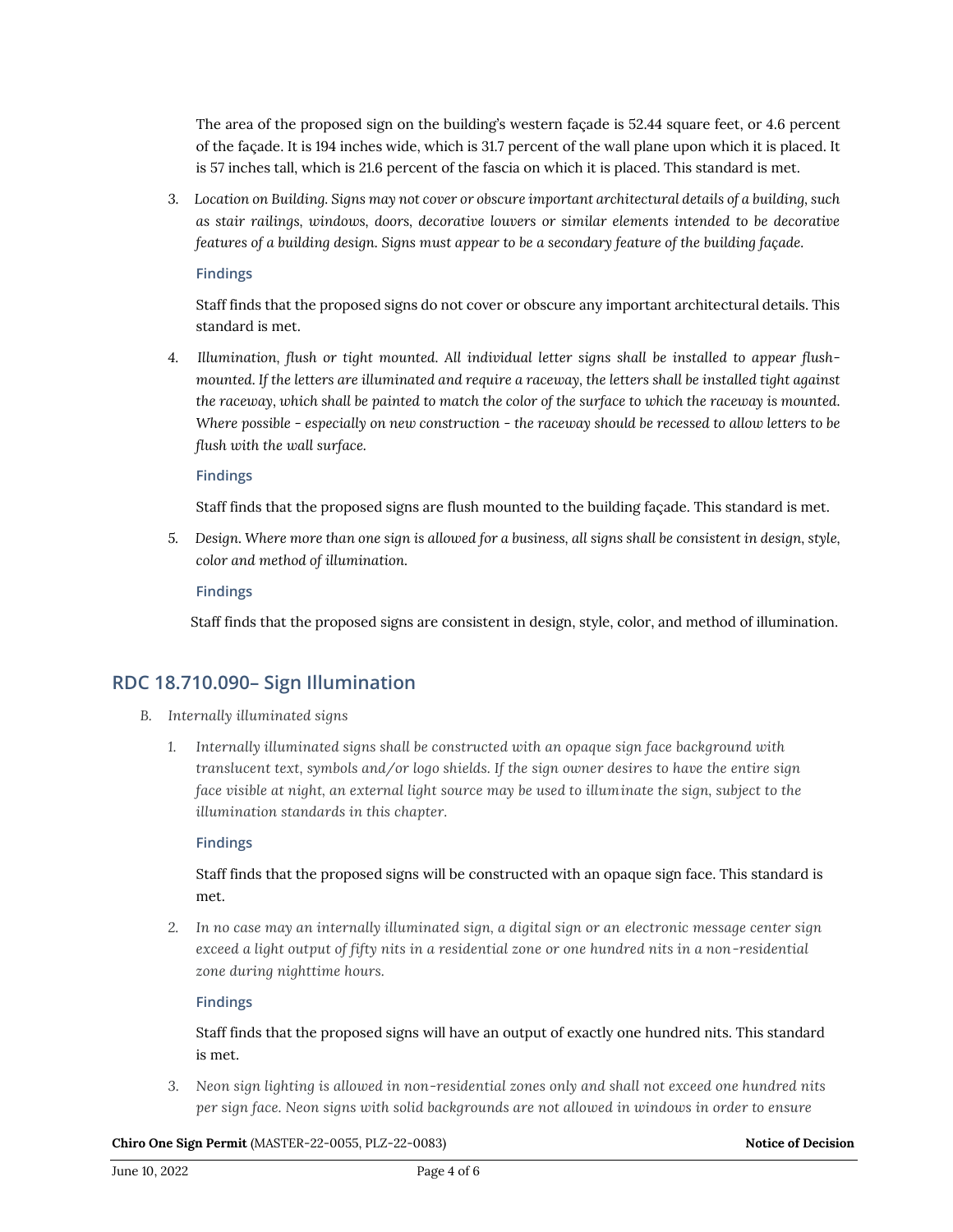*maximum light and visibility through windows. An example of a neon sign is shown in Figure 2 below.*

#### **Findings**

Staff finds that the proposed signs do not contain neon lighting. This standard does not apply.

*4. Illuminated signs are prohibited in any residential zone (RLD 4, 6, or 8 and RMD 16) and in any Community Neighborhood Business (CNB) zone.*

#### **Findings**

Staff finds that the proposed signs are located in a Commercial Community Business zone. This standard does not apply.

### **RDC 18.710.050– Sign Permits**

- *2. A sign permit shall not issue unless the director makes findings that the criteria applicable to each sign type in this chapter are satisfied, and further, that the sign does not exceed the limits in this subsection for the business or use set forth below:*
	- *a. Internally illuminated signs shall be constructed with an opaque sign face background with translucent text, symbols and/or logo shields. If the sign owner desires to have the entire sign face visible at night, an external light source may be used to illuminate the sign, subject to the illumination standards in this chapter.* **Findings**

Staff finds that the proposed sign will be constructed with an opaque sign face. This standard is met.

*b. Building Setback from Street. The tenants of a building which is set back one hundred feet or more from the street may increase the wall sign area otherwise permitted to face such street by twenty-five percent, provided that the total sign area on any one building frontage still does not exceed two hundred square feet.*

#### **Findings**

Staff finds that the building on which the proposed signs will be located is set back approximately eighteen feet from the street. This standard does not apply.

*c. Buildings with More than One Frontage. Any business which has more than one building frontage may have one hundred fifty percent of the sign surface area permitted on the principal frontage by the provisions of subsection 18.710.050(D)(2)(a). The permitted sign surface area may be distributed in any manner on the front and adjacent sides of the building which have frontage subject to the placement limitations of subsection 18.710.050(D)(3), but in no event shall the sign surface area on any building façade exceed one hundred percent of the sign surface area permitted by subsection 18.710.050(D)(2)(a). Building frontage opposite the principal frontage may have additional sign area calculated in the same manner and subject to the same size and placement regulations as for the principal frontage, as long as two adjacent frontages do not exceed one hundred fifty percent of the permitted sign surface area.* **Findings**